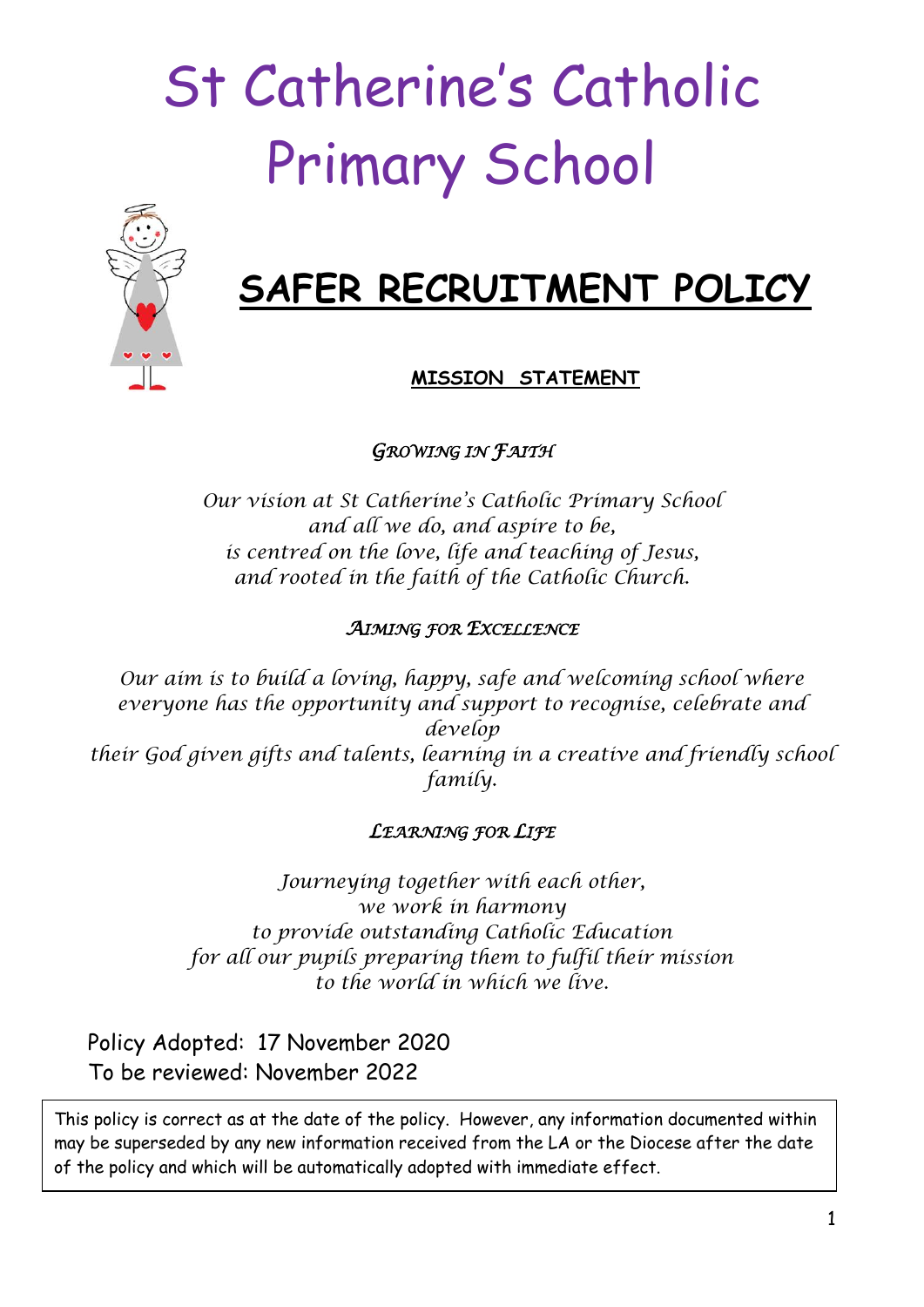#### **Aim**

To ensure our recruitment practices help deter, reject or identify people who might pose a risk to children. This document must be read alongside 'Guidance on completing pre-employment checks' which is available on WSSfS.

#### **Scope**

This policy should be read and understood by all those that are involved in the recruitment of employees and/ or volunteers. Organisations that provide the school with agency workers or provide services on our behalf must have practices that are consistent with this Policy.

# **Who Can Help?**

- [DBSmailbox@westsussex.gov.uk/](mailto:DBSmailbox@westsussex.gov.uk/) 01243 642148 Please contact the DBS team if you need any help in relation to the DBS.
- [HR.Professional.Support@westsussex.gov.uk/](mailto:HR.Professional.Support@westsussex.gov.uk/) 033022 22422 Please contact HR Professional Support for questions in relation to pre-employment checks.
- **Safeguarding Lead** Please contact the Local Authority's Safeguarding Team if you have any safeguarding concerns or questions

| Date       | Amendments                                                  | Who?        |
|------------|-------------------------------------------------------------|-------------|
|            | Written                                                     | Policy      |
| <b>Dec</b> | Aligned to latest KCSIE. Ensured compliance with the        | Policy (AG) |
| 2015       | Equality Act.                                               |             |
| Aug        | Aligned to latest KCSiE. Removed reference to               | Policy (AG) |
| 2018       | Disqualification by Association.                            |             |
| Sept       | Updated in response to corporate review and aligned to Lucy | SHRS (AG)   |
| 2019       | Faithfull Foundation and latest KCSiE                       |             |
| Mar        | Reviewed - No change                                        | SHRS (NH)   |
| 2020       |                                                             |             |
| May        | Sense checked                                               | SHRS (KMG)  |
| 2020       |                                                             |             |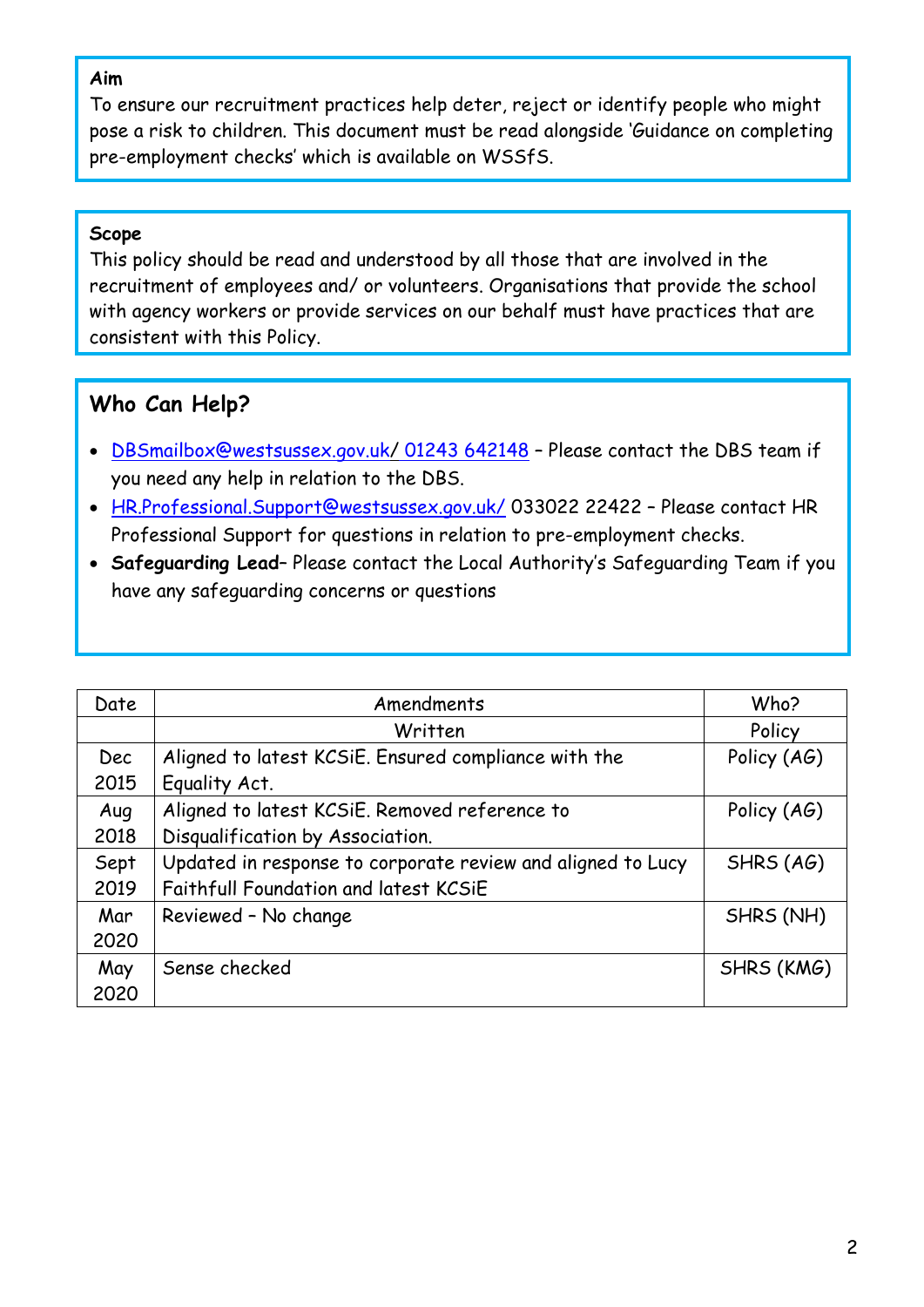# **1.0 Principles**

As a school it is essential that we do all that we can to ensure the safety and wellbeing of our pupils. One important aspect of this is the implementation of **Safer Recruitment Practices**.

Our Safer Recruitment Practices will help:

- Deter applicants with inappropriate motivations as they will not see the school as a 'soft target' and they will not see opportunities to abuse.
- Detect inappropriate behaviour at the earliest opportunity and respond decisively by rejecting the applicant.
- Prevent opportunities for abuse by proactively managing the environment, assessing risk and creating clear expectations of standards of behaviour.

#### **2.0 Provisions**

This section covers Safer Recruitment provisions that **must** be implemented.

#### **2.1 General**

• We will ensure compliance with Keeping Children Safe in Education statutory guidance.

#### **2.2 Training**

• A minimum of one person on a recruitment panel **must** have completed Safer Recruitment Training. The training will cover, at a minimum, the content of the statutory guidance 'Keeping Children Safe in Education'.

#### 2.**3 Role Profiles/Person Specifications**

- Role Profiles/Person Specifications **must** include a statement illustrating that safeguarding and promoting the welfare of children is an essential requirement of the role.
- Example: You are required:
	- To safeguard and promote the welfare of all children.
	- To understand and follow our safeguarding policies and procedures.
	- To appropriately raise any issues of concern in order to protect children

#### **2.4 Job Advertisements**

• Job advertisements **must** include a statement illustrating our commitment to safeguarding and promoting the welfare of children.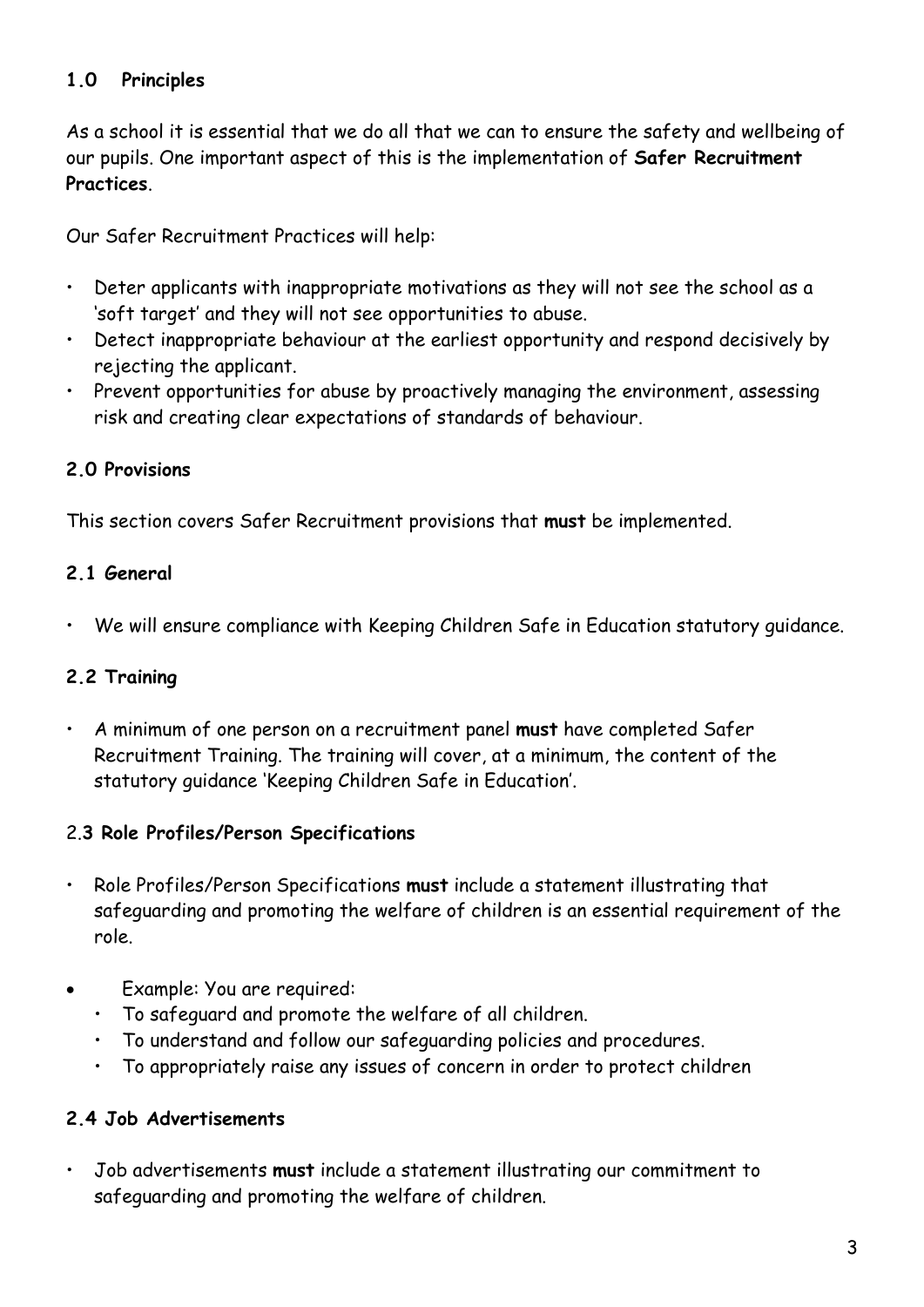- Adverts **must** illustrate that the preferred candidate will be subject to a DBS check.
- **2.5 References (More information in 'Guidance on completing pre-employment checks')**
- References must be requested for all applicants invited for interview and must be returned and scrutinised prior to interview.
	- o Only where an applicant has not given consent for a reference to be obtained from their current employer prior to interview, will a reference be requested after interview for the preferred candidate.
- References for external appointments must:
	- o Be a minimum of 2 references;
	- o cover a minimum 5-year period;
	- o Include their last employer where they worked in a school.
	- • References must be independently verified, by:
		- o Telephoning the author to confirm they provided the reference; and
		- o checking the existence of the employer/school (phone book or internet search).
- All references received must illustrate reasons for leaving.

# **2.6 Shortlisted Candidate Information Form**

• Applicants invited to interview must complete the Shortlisted Candidate Information Form prior to interview. Where required, content contained on the form will be discussed by the applicant and the chair at interview.

# **2.7 Interviews**

- Recruiters are responsible for carefully scrutinising Application Forms, Shortlisted Candidate Information Forms and References in order to identify any anomalies, employment gaps or safeguarding concern, which will then be discussed and understood at interview.
- The Interview Panel **must** ask questions that cover safeguarding, example questions are available in appendix A.

# **2.8 Pre- Employment Checks** (More information in Guidance on completing

preemployment checks')

- The successful candidate must not commence employment prior to the completion of satisfactory pre-employment checks. This includes checking:
	- o References o Shortlisted Candidate Information Form
	- o Qualifications and membership to a Professional Body
	- o Right to Work in the UK
	- o A Medical
	- o A DBS o Any overseas checks (where applicable) for example a Certificate of Good Conduct
	- o Prohibited Teacher Status check (where applicable)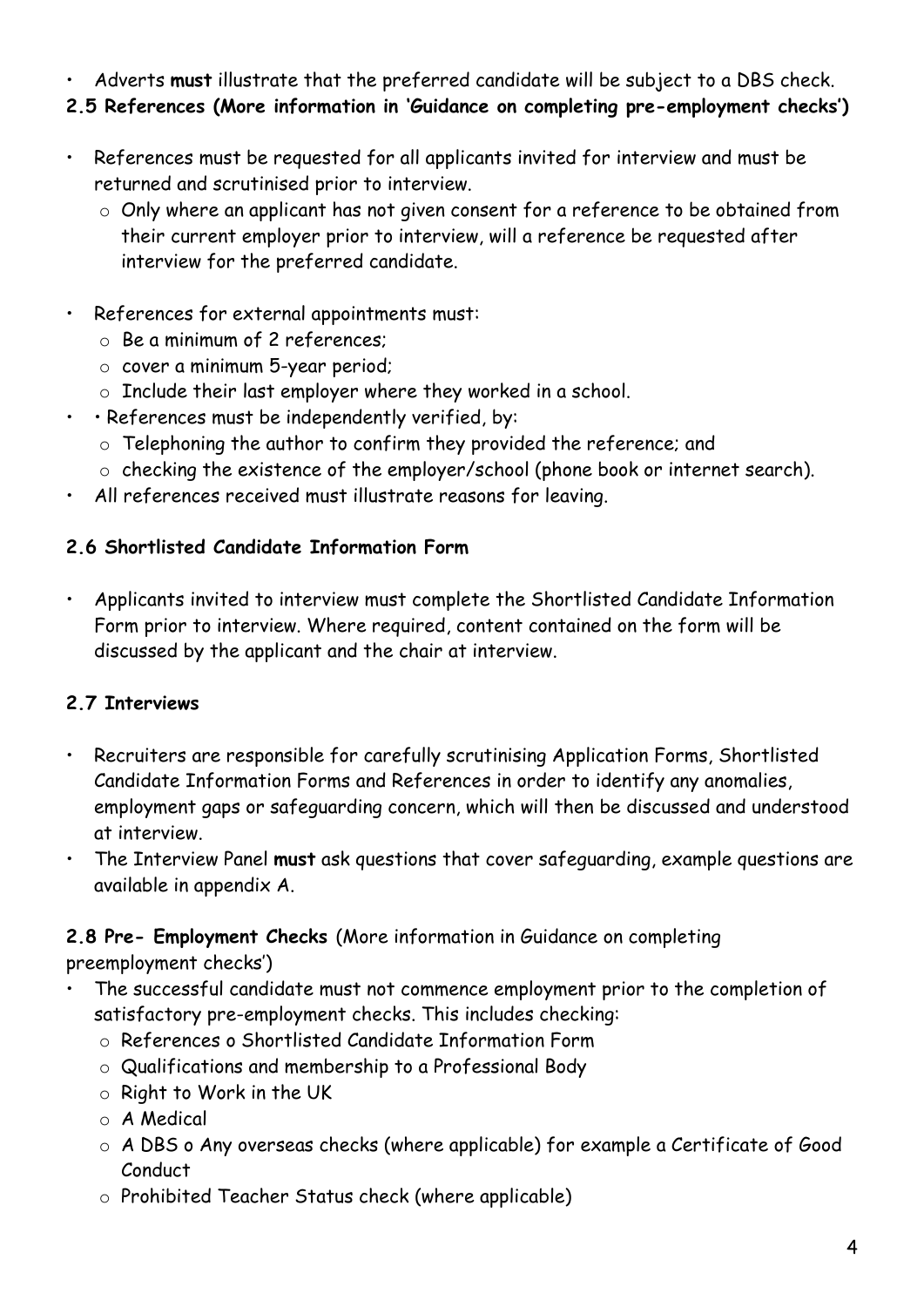o Qualified Teacher Status Check (where applicable) o Section 128 check (where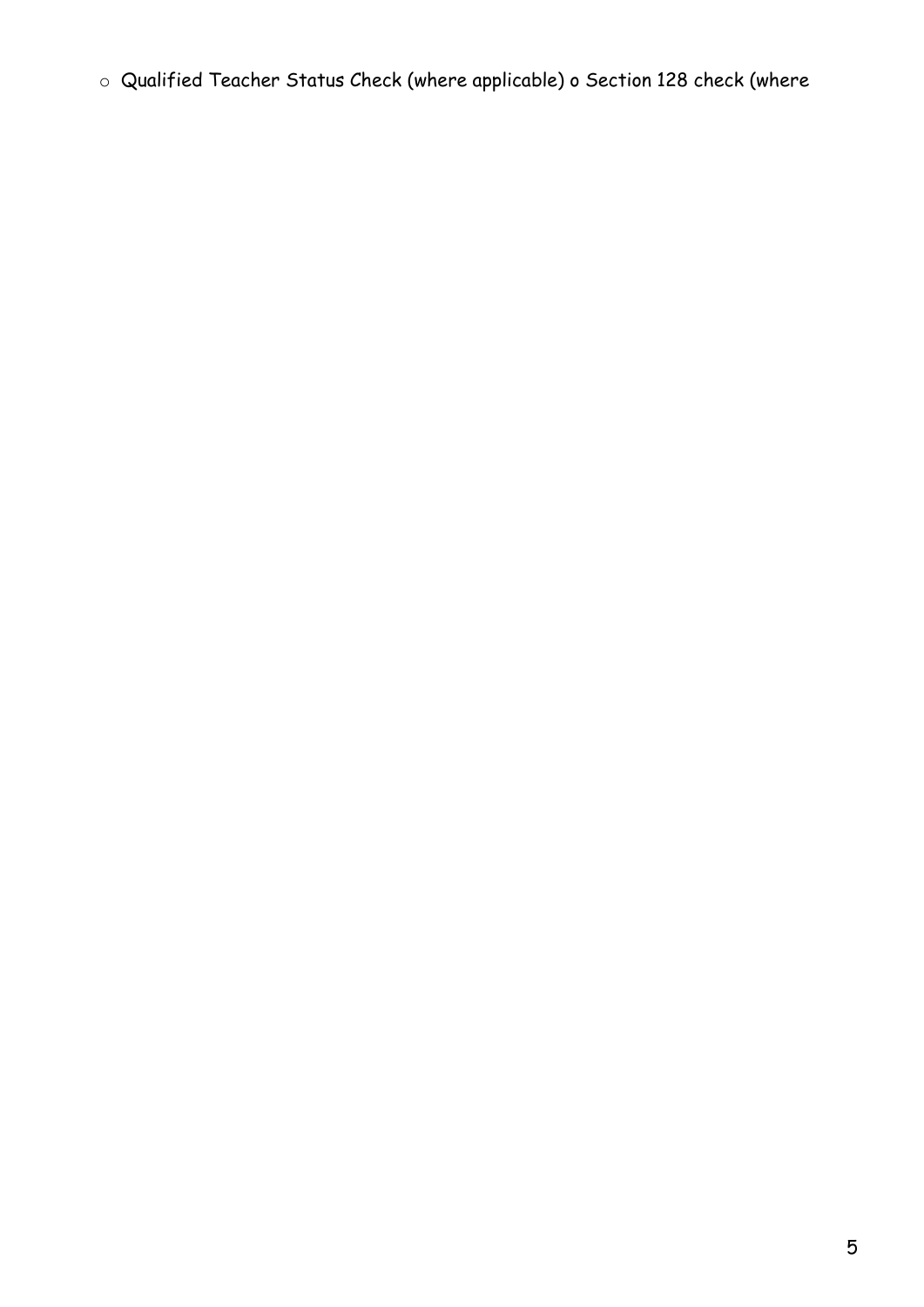o applicable)

2.9 DBS Checks (More information is in the DBS Guidance)  $\cdot$  Where the successful applicants DBS certificate contains information the positive disclosure process **must** be followed.

### **2.10 Overseas Criminal Record Checks (More information is in the DBS Guidance)**

- If the successful applicant has lived or worked overseas in the last 5 years, they **must** obtain a certificate of good conduct or appropriate criminal records information for their time that has been spent overseas, where possible.
- For those that lived or worked overseas more than 5 years ago, the decision is with the school as to whether this is required.
- Where a certificate of good conduct contains information, the positive disclosure process must be followed.

# 2.11 Induction

- All new members of staff will be given an induction which will clearly identify our policies and procedures and where to find them. This will include:
	- o Safeguarding and welfare e.g. child protection, anti-bullying, anti-discrimination, physical intervention/restraint, intimate care, internet safety
	- o Discipline and grievance, capability and Whistleblowing Policy,
	- o Raising a concern.

Appendix on next page.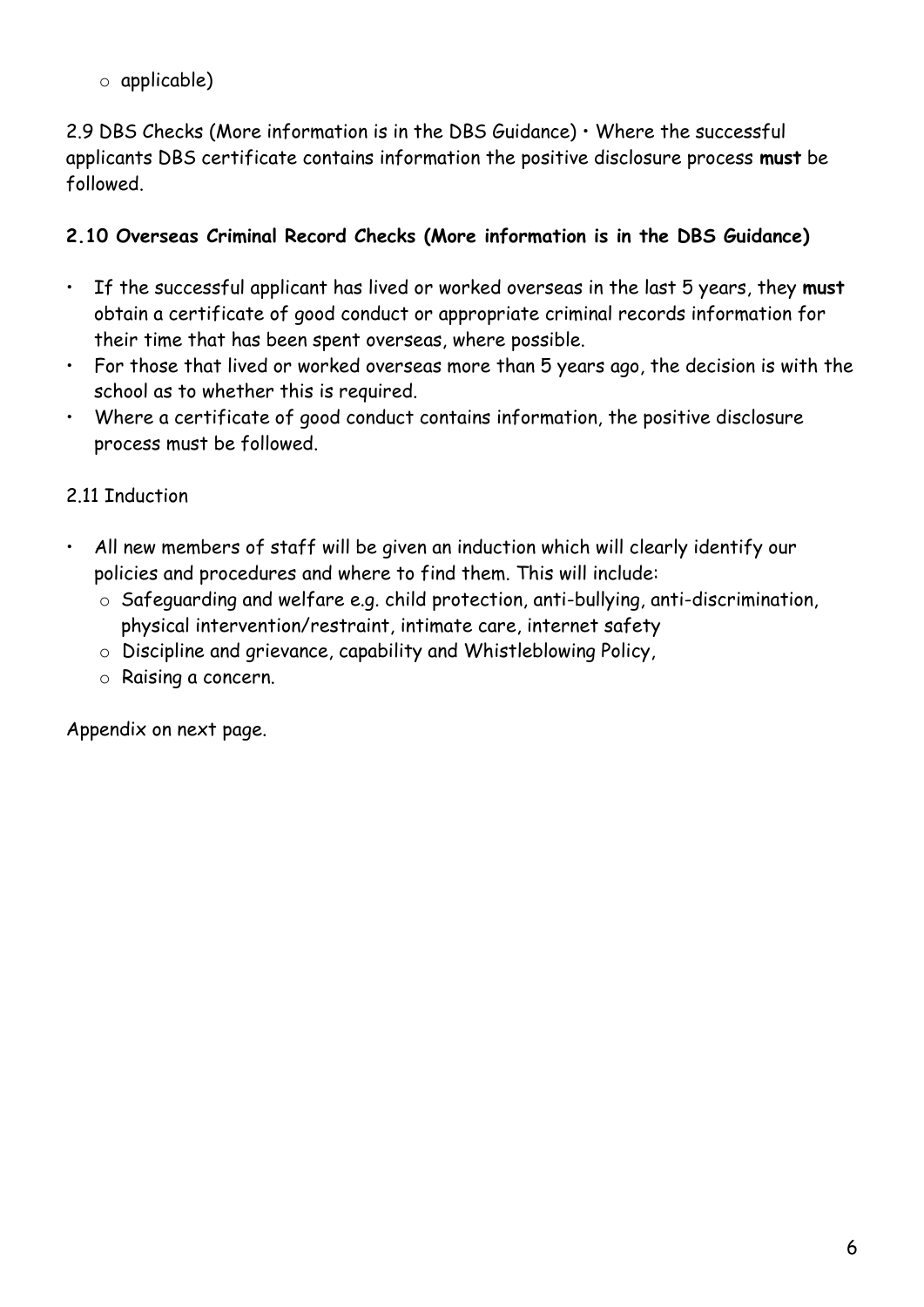# **Appendix A – Example Questions Area Example Questions**

| Area                                                                                                                                                                                                     | <b>Example Questions</b>                                                                                                                                                                                                                                                                                                                                                                   | <b>Positive Indicators</b>                                                                                                                                                                                                                                                                                                                                                                                                                           | <b>Negative Indicators</b>                                                                                                                                                                                                                                                                                                                                                                                                                                                         |
|----------------------------------------------------------------------------------------------------------------------------------------------------------------------------------------------------------|--------------------------------------------------------------------------------------------------------------------------------------------------------------------------------------------------------------------------------------------------------------------------------------------------------------------------------------------------------------------------------------------|------------------------------------------------------------------------------------------------------------------------------------------------------------------------------------------------------------------------------------------------------------------------------------------------------------------------------------------------------------------------------------------------------------------------------------------------------|------------------------------------------------------------------------------------------------------------------------------------------------------------------------------------------------------------------------------------------------------------------------------------------------------------------------------------------------------------------------------------------------------------------------------------------------------------------------------------|
| Motivations for<br>working with<br>children<br>(Self-awareness/<br>knowledge and<br>understanding of<br>self,<br>interconnection<br>between self and<br>professional role)                               | What do you feel are the main drivers<br>that led you to want to work with<br>children?<br>How do you motivate young people?<br>What has working with young people, to<br>date, taught you about yourself?                                                                                                                                                                                 | Convincing responses based on balanced<br>understanding of self and circumstance.<br>Has a realistic knowledge of personal<br>strengths and weaknesses.<br>Examples of having considered/tried other<br>$\bullet$<br>options and alternatives.<br>A realistic appreciation of the challenges<br>$\bullet$<br>involved in working with children.<br>Evidence of others having supported and<br>encouraged based on observation of<br>personal talent. | Unconvincing responses based on<br>whimsical examples. Not self-aware,<br>don't see themselves as others do.<br>Driven by personal needs not needs of<br>others.<br>Not realistic about personal strengths<br>and weaknesses.<br>Unrealistic impression of what working<br>with children is really like.<br>Failure to consider other alternatives.<br>Pushed by others, or forced by<br>circumstance, to do something they<br>don't appear to have personally thought<br>through. |
| <b>Emotional maturity</b><br>and resilience<br>(Consistency under<br>pressure, ability to<br>use authority and<br>respond<br>appropriately,<br>ability to seek<br>assistance/support<br>where necessary) | Tell me about a time when you have been<br>working with children and your authority<br>was seriously challenged. How did you<br>react? What strategies did you employ to<br>bring things back on course? How did you<br>manage the situation?<br>Tell me about a child you have had<br>particular difficulty dealing with. What<br>made it difficult? How did you manage the<br>situation? | Behaves consistently and appropriately<br>under pressure or in a position of authority.<br>Has control over emotions with children.<br>Understands power position and how to<br>seek help in difficult circumstances.                                                                                                                                                                                                                                | Inappropriate responses when under<br>pressure or when in a position of<br>power.<br>Inconsistent responses. • Handles<br>conflict badly.<br>Fails to control temper/emotions with<br>children.<br>Doesn't seek help when needed.<br>Fails to go to others for advice.                                                                                                                                                                                                             |
| Values and ethics<br>(Ability to build and<br>sustain professional<br>standards and<br>relationships,<br>ability to<br>understand and<br>respect other<br>people's opinions                              | What are your attitudes to child<br>protection? How have these developed<br>over time?<br>What are your feelings about children<br>who make allegations against staff?<br>How do you feel when someone holds an<br>opinion that differs from your own?<br>How do you behave in this situation?<br>Have you ever had concerns about a<br>colleague? How did you deal with this?             | Demonstrates a balanced understanding of<br>$\bullet$<br>rights and wrongs.<br>Puts the child first. Alive to the realities<br>of abuse.<br>Prepared to believe.<br>$\bullet$<br>Shows a contemplative approach, drawing<br>$\bullet$<br>on personal experiences and lessons from<br>others.<br>Builds values and judgments based on new<br>information.                                                                                             | Extreme opinions that don't account<br>for the views/feelings of others.<br>Doesn't show balance in opinion.<br>Doesn't build on new information or<br>understanding.<br>Opinions harden/become dogged.<br>Doesn't show a full or rounded<br>appreciation of safeguarding issues.<br>Dismissive of, or underplays, the risks.<br>Consistently puts the blame and                                                                                                                   |